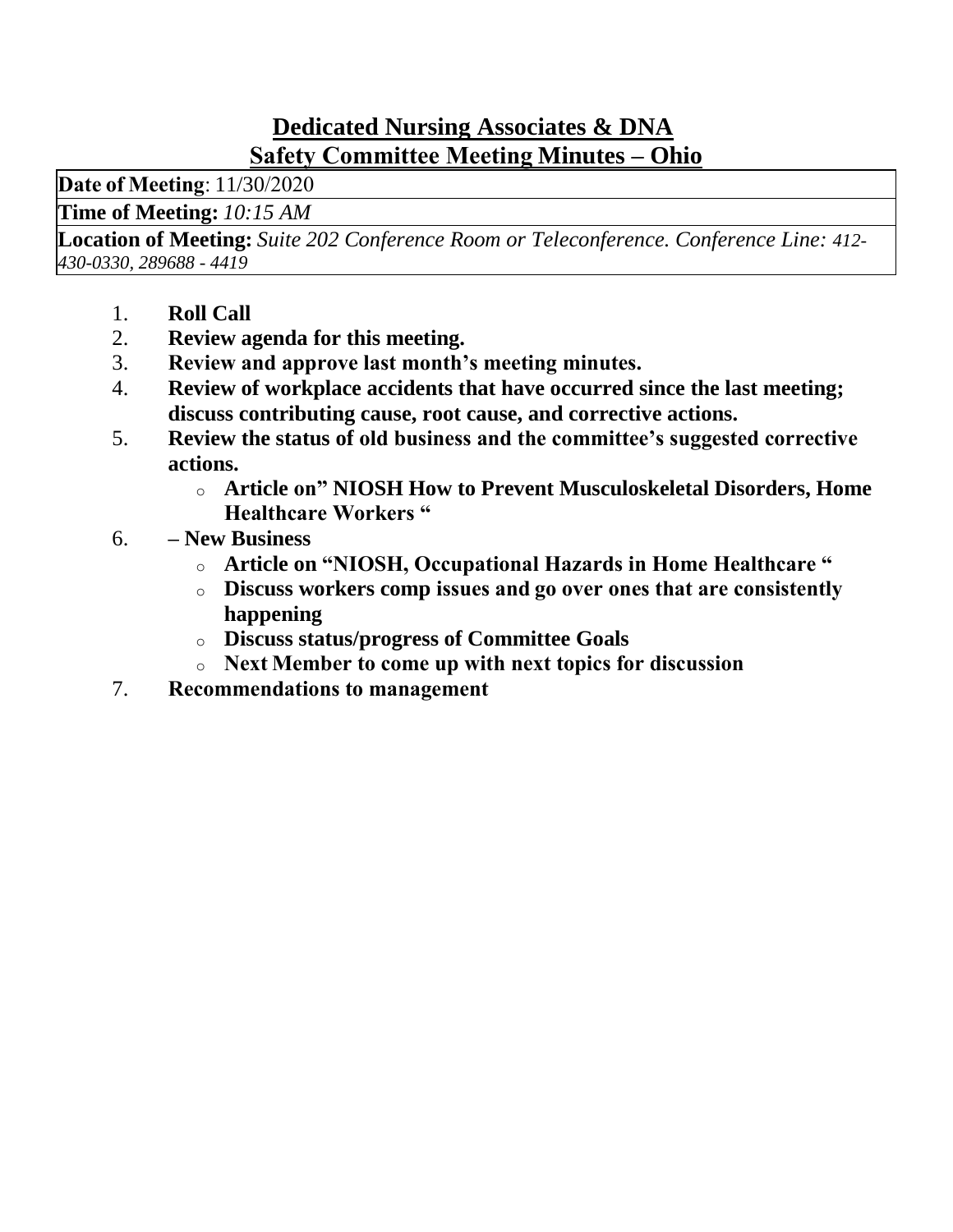# **Dedicated Nursing Associates & DNA Safety Committee Minutes**

| <b>Meeting</b><br>Date: 11/30/2020 | Time meeting started: $10:15 AM$ |  |
|------------------------------------|----------------------------------|--|
|                                    |                                  |  |

| <b>Meeting Chairperson:</b> |  |
|-----------------------------|--|
| <b>Danielle Reilly</b>      |  |

| <b>Present</b>         | <b>Absent</b> |
|------------------------|---------------|
| Christina Zappa        |               |
| Chris Young            |               |
| Jenna Highfield        |               |
| Nikki Raveling         |               |
| Danielle Reilly        |               |
| <b>Cassie Angelone</b> |               |
| Roya Fashandi          |               |
| Melissa Spagnol        |               |
|                        |               |
|                        |               |
|                        |               |
|                        |               |
|                        |               |
|                        |               |
|                        |               |

Agenda for today's meeting was reviewed by all members:  $X$ Yes No

Previous meeting minutes from (10/2020) were read and approved:  ${\bf \underline{X}}$ Yes \_No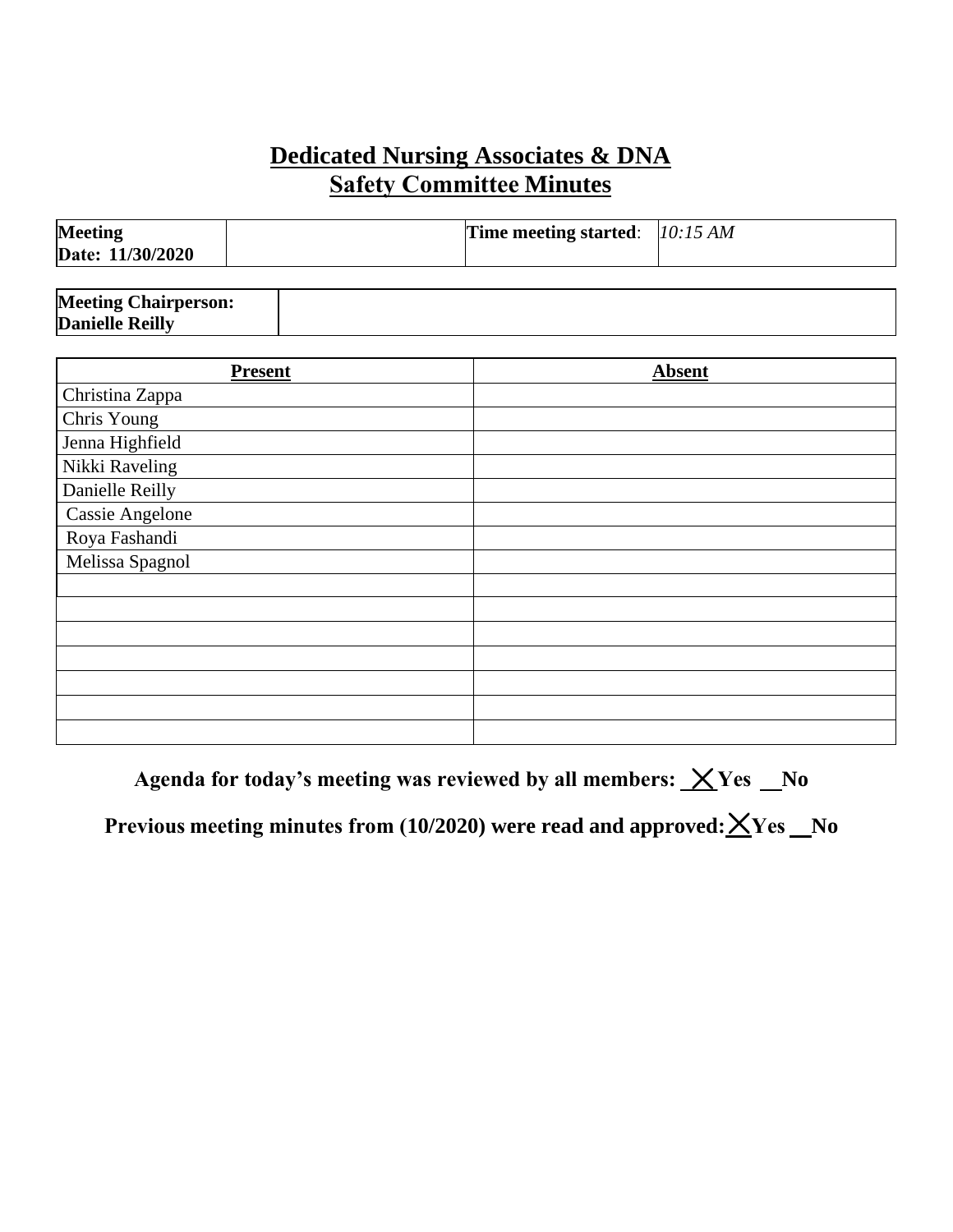#### **Review of Accidents/Incidents Since the Last Meeting (employee, non-employee, vehicle accidents, near misses, property, & other)**

| Date       | <b>Injury</b><br><b>Causation</b><br>(Description)                                                                                                                                                                                                                                                                             | <b>Assignment</b><br>/Facility                             | <b>Injured Body</b><br>Part (Body Part,<br>Left/Right,<br>Lower/Upper) | <b>Follow Up</b><br>(Communication,<br><b>Contact Facility,</b><br>Treatment,<br>Education, etc.)              | <b>Recommended</b><br><b>Corrective</b><br><b>Action</b> | <b>Is Claim</b><br><b>Ongoing?</b><br><b>Current</b><br>Outcome |
|------------|--------------------------------------------------------------------------------------------------------------------------------------------------------------------------------------------------------------------------------------------------------------------------------------------------------------------------------|------------------------------------------------------------|------------------------------------------------------------------------|----------------------------------------------------------------------------------------------------------------|----------------------------------------------------------|-----------------------------------------------------------------|
| 11/16/2020 | The IW stated<br>that she and the<br>aide were lifting<br>a patient from a<br>chair into the<br>bed. The IW said<br>they utilized a<br>hoyer lift to<br>transport the<br>patient. While the<br>patient was in the<br>air being moved<br>the patients body<br>shifted and she<br>struck the IW in<br>the L side of her<br>body. | The<br>Normandy<br>Senior<br>Living.<br>Rocky<br>River, OH | L side of body<br>& lower<br>back/hip                                  | Sent education on<br>Awareness of<br>Surroundings.<br>Acknowledgement<br>receipt of education<br>on 11/19/2020 | <b>NA</b>                                                | Closed.<br>Released to<br>full duty on<br>11/18/2020            |
|            |                                                                                                                                                                                                                                                                                                                                |                                                            |                                                                        |                                                                                                                |                                                          |                                                                 |
|            |                                                                                                                                                                                                                                                                                                                                |                                                            |                                                                        |                                                                                                                |                                                          |                                                                 |

# **Status / Progress of Uncompleted Old Business**

| <b>Old Business Item:</b>  | <b>Updates:</b>         |
|----------------------------|-------------------------|
| NIOSH How to Prevent       | Uploaded to DNA Website |
| Musculoskeletal Disorders, |                         |
| Home Healthcare Workers    |                         |
|                            |                         |
|                            |                         |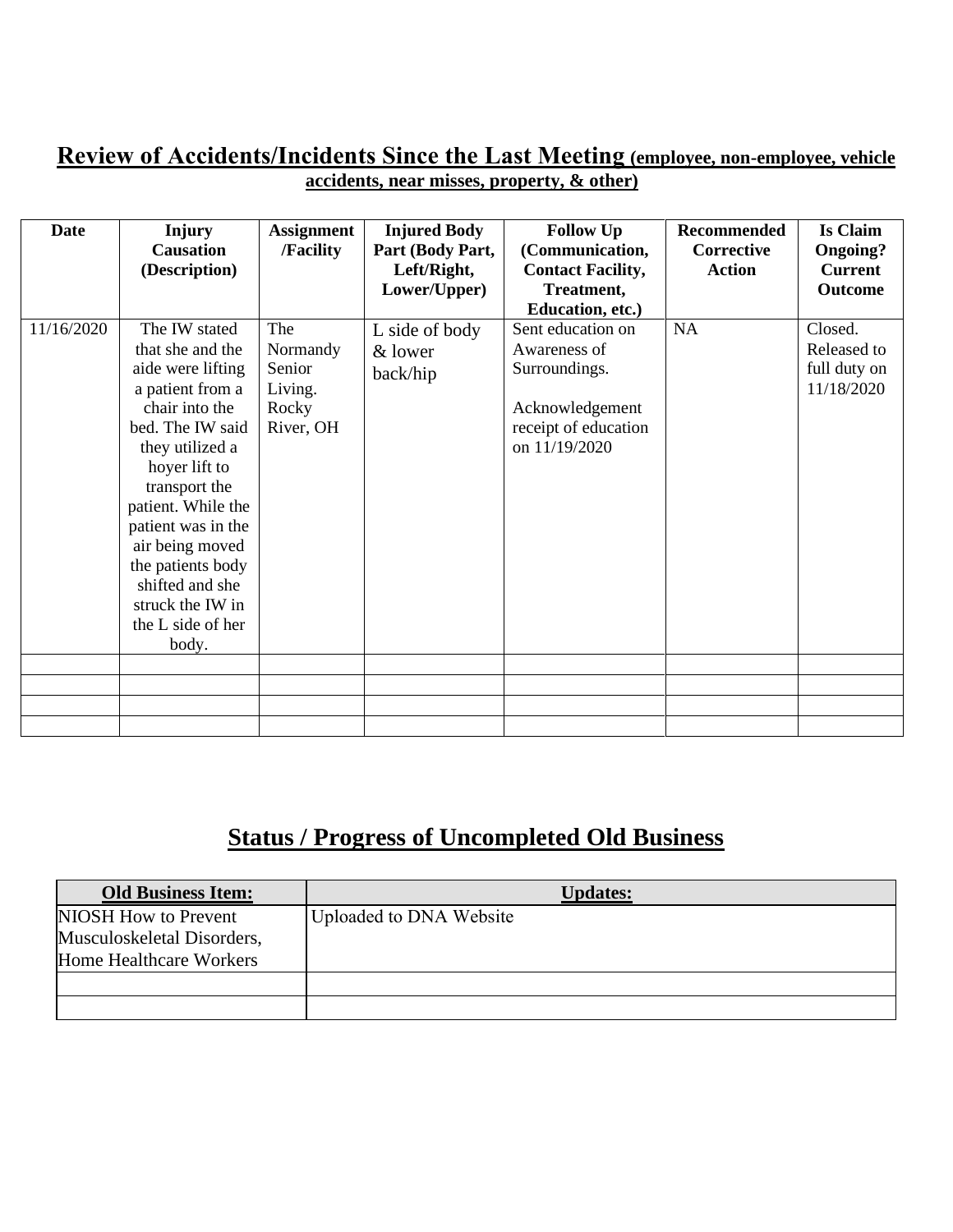### **New Business (Round Table Discussion)**

| <b>Committee Member</b><br>Name: | <b>Topic / Hazard Identified:</b>                                | <b>Responsibility Assigned To Whom &amp;</b><br><b>Action To Be Taken:</b> |
|----------------------------------|------------------------------------------------------------------|----------------------------------------------------------------------------|
| Group                            | Discuss new incidents                                            |                                                                            |
| Group                            | Article on:" NIOSH, Occupational Hazards<br>in Home Healthcare " |                                                                            |
| Group                            | Update on Goals                                                  |                                                                            |
|                                  |                                                                  |                                                                            |

## **Status/Progress on Committee Goals**

| Goal:                | <b>Updates/Action to be taken:</b> |
|----------------------|------------------------------------|
| Research TPA service |                                    |
|                      |                                    |

### **Other Reports or Guest Speakers**

| <b>Guest Name:</b> | <b>Topic Discussed / Presented to the Group</b> |  |
|--------------------|-------------------------------------------------|--|
|                    |                                                 |  |
|                    |                                                 |  |

| <b>Meeting Adjourned:</b>                            | 10:30AM |
|------------------------------------------------------|---------|
| <b>Next Meeting:</b>                                 | 12/2020 |
| <b>Meeting Minutes Completed By: Jenna Highfield</b> |         |

o *A copy of these minutes & the agenda should be distributed to all company employees or posted where all employees have access to them.*

o *These meeting minutes should be attached to the corresponding agenda and sign-in sheet, and kept on file with your safety committee records.*